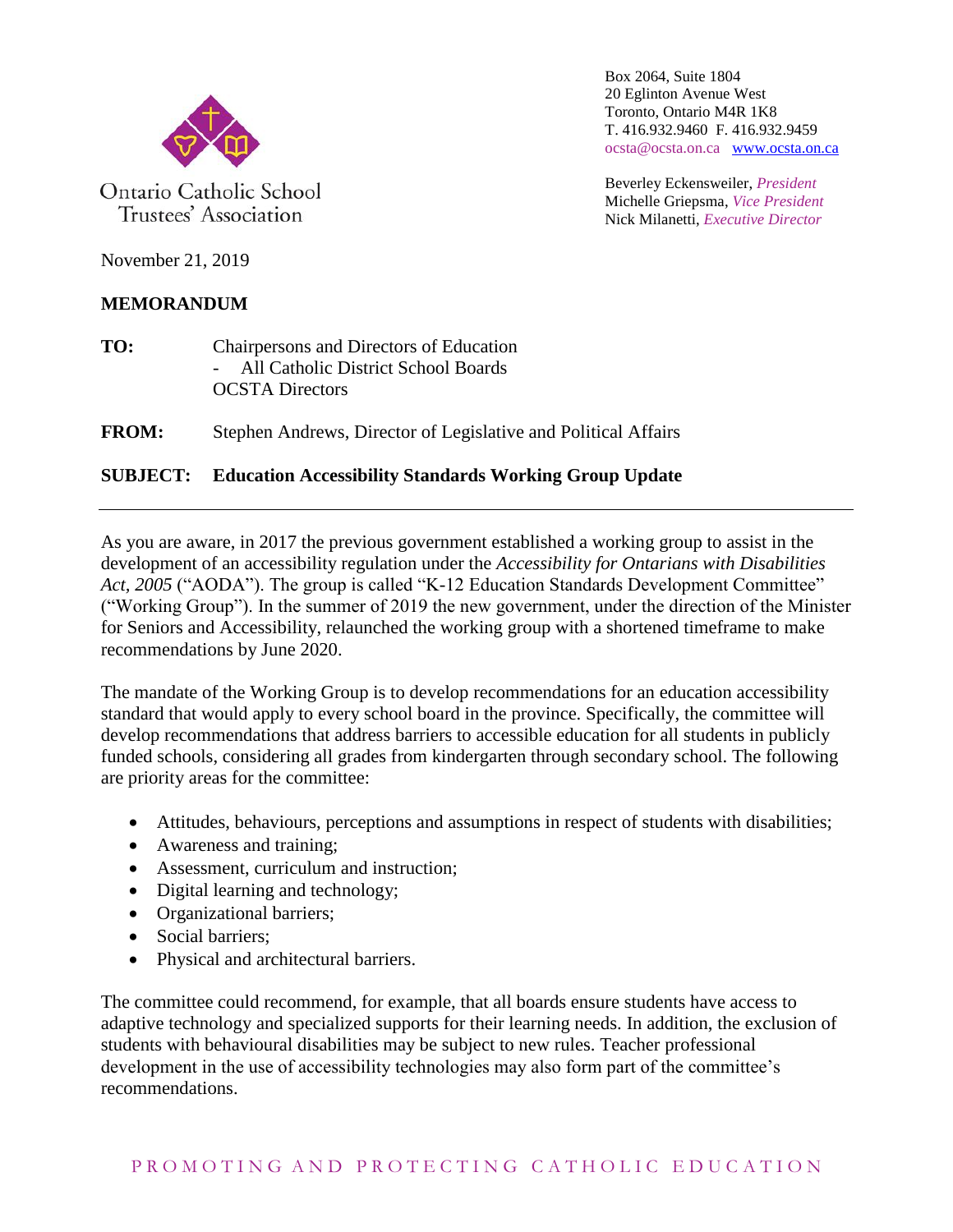### **Chair and Participants of the Working Group**

The working group is comprised of several groups of education and disability rights stakeholders and is Chaired by Lynn Ziraldo, former Executive Director of the Learning Disabilities Association of York Region. I was appointed to this Working Group by the Minister to represent OCSTA. In addition, recently retired Dufferin Peel CDSB Associate Director Sheila McWatters and retired Huron Superior CDSB Director Jack Stadnyk were also appointed to the Working Group as well as Ben Smith, a former Student Trustee with the York Catholic District School Board (a full list is included in the attached appendix).

Several staff from the Accessibility Directorate and the Ministry of Education support the working group.

#### **Mandate and Deliverables**

The Working Group held its first meeting on November 12, 2019 to discuss the mandate, revised process and work plan of the group. The Working Group will meet every two months to debate and vote on recommendations in the priority barrier areas listed above. The group is then to prepare preliminary recommendations for an education accessibility standard or regulation for consideration by the Minister for Seniors and Accessibility by June 2020.

#### **Next Steps**

The next meeting of the Working Group is scheduled for early January 2020 where OCSTA will be present to participate in committee discussions and voting on the recommendations tabled. Once a draft report is completed, OCSTA will share it with our membership for feedback.

We would encourage boards to send any issues and concerns about an education accessibility standard to OCSTA.

If you have any questions, please do not hesitate to contact me at sandrews@ocsta.on.ca.

*Attachment*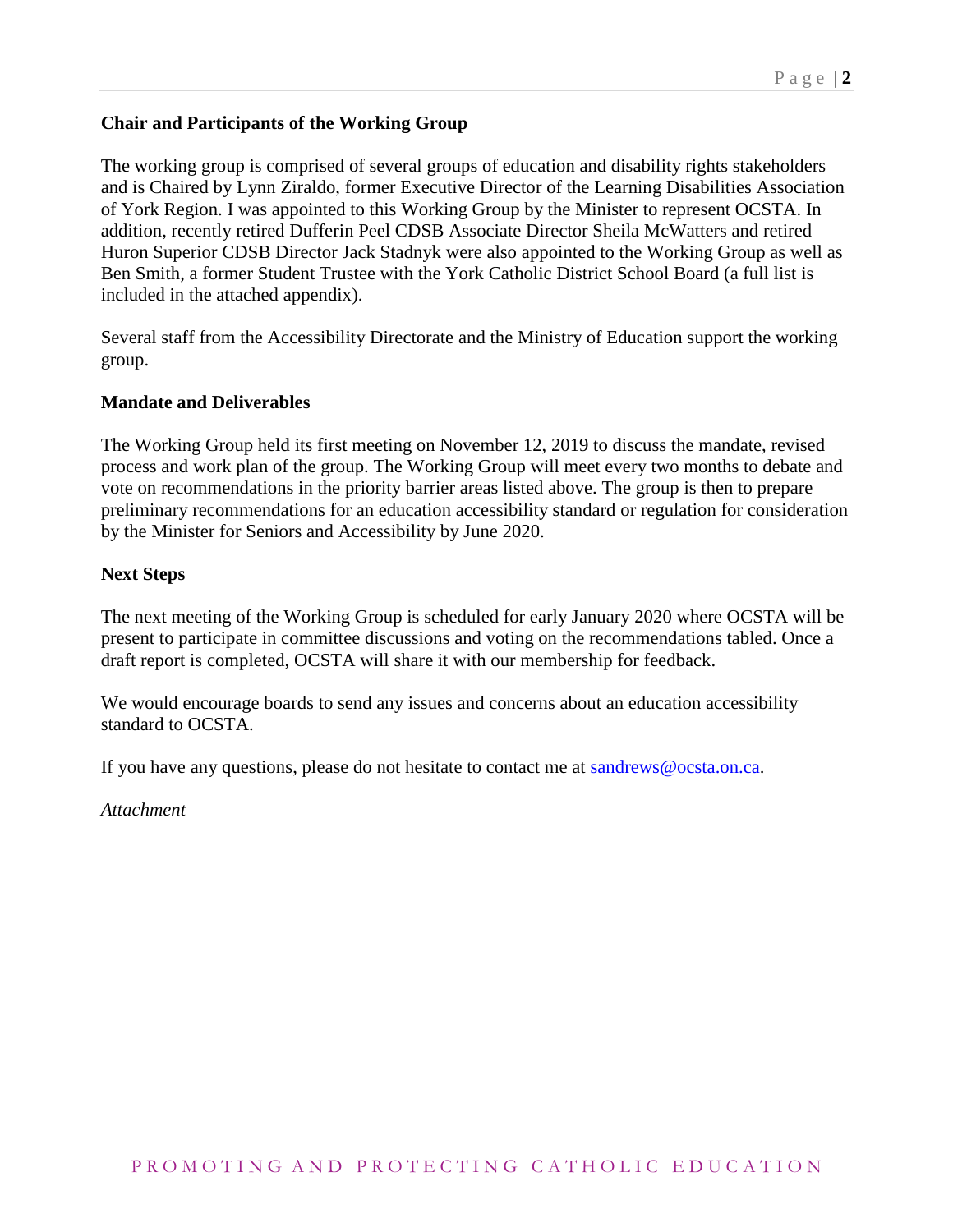# **K-12 Education Standards Development Committee:**

## **Member Contact List**

- Lynn Ziraldo (Chair), Learning Disabilities Association of Ontario
	- o [lynnziraldo@rogers.com,](mailto:lynnziraldo@rogers.com) 416 803-2909
- Stephen Andrews, Ontario Catholic School Trustees' Association o [sandrews@ocsta.on.ca,](mailto:sandrews@ocsta.on.ca) 416 932-9460 ext. 224
- Mike Cyr, Silent Voice Canada
	- o [M.Cyr@silentvoice.ca,](mailto:M.Cyr@silentvoice.ca) 416 463-1104 ext. 202
- Donna Edwards, Ontario Public School Boards' Association
	- o [donnaedwards@bell.net,](mailto:donnaedwards@bell.net) 905 683-7610
- Jon Greenaway, ErinOakKids Centre for Treatment and Development
	- o [jgreenaway@erinoakkids.ca,](mailto:jgreenaway@erinoakkids.ca) 905 855-2690, ext. 2420
- Rita-Marie Hadley, Lansdowne Children's Centre
	- o [rhadley@lansdownecc.com,](mailto:rhadley@lansdownecc.com) 519-753-3153 ext. 237
- Wendy Lau, LEADS Employment Services
	- o [wendylau@leadsservices.com,](mailto:wendylau@leadsservices.com) 519 439-0352 ext. 226
- David Lepofsky, Accessibility for Ontarians with Disabilities Act Alliance o [david.lepofsky@gmail.com,](mailto:david.lepofsky@gmail.com)
- Michelle Longlade, Ontario College of Teachers (Retired)
	- o [mlonglade@gmail.com,](mailto:mlonglade@gmail.com) 416 271-4199
- Sheila McWatters, Education Sector Representative
	- o [sheila.mcwatters@gmail.com,](mailto:sheila.mcwatters@gmail.com) 905 846-4898
- Douglas Mein, Simcoe County District School Board Accessibility Advisory Committee o [mein.doug@gmail.com,](mailto:mein.doug@gmail.com) 705 434-1993
- Dr. Ashleigh Molloy, TransEd Institute
	- o ashleighbmolloy@gmail.com, 416-697-4067
- Alison Morse, Easter Seals Ontario
	- o [amorse@easterseals.org,](mailto:amorse@easterseals.org) 416-510-5070

## **Confidential – Not for Distribution**